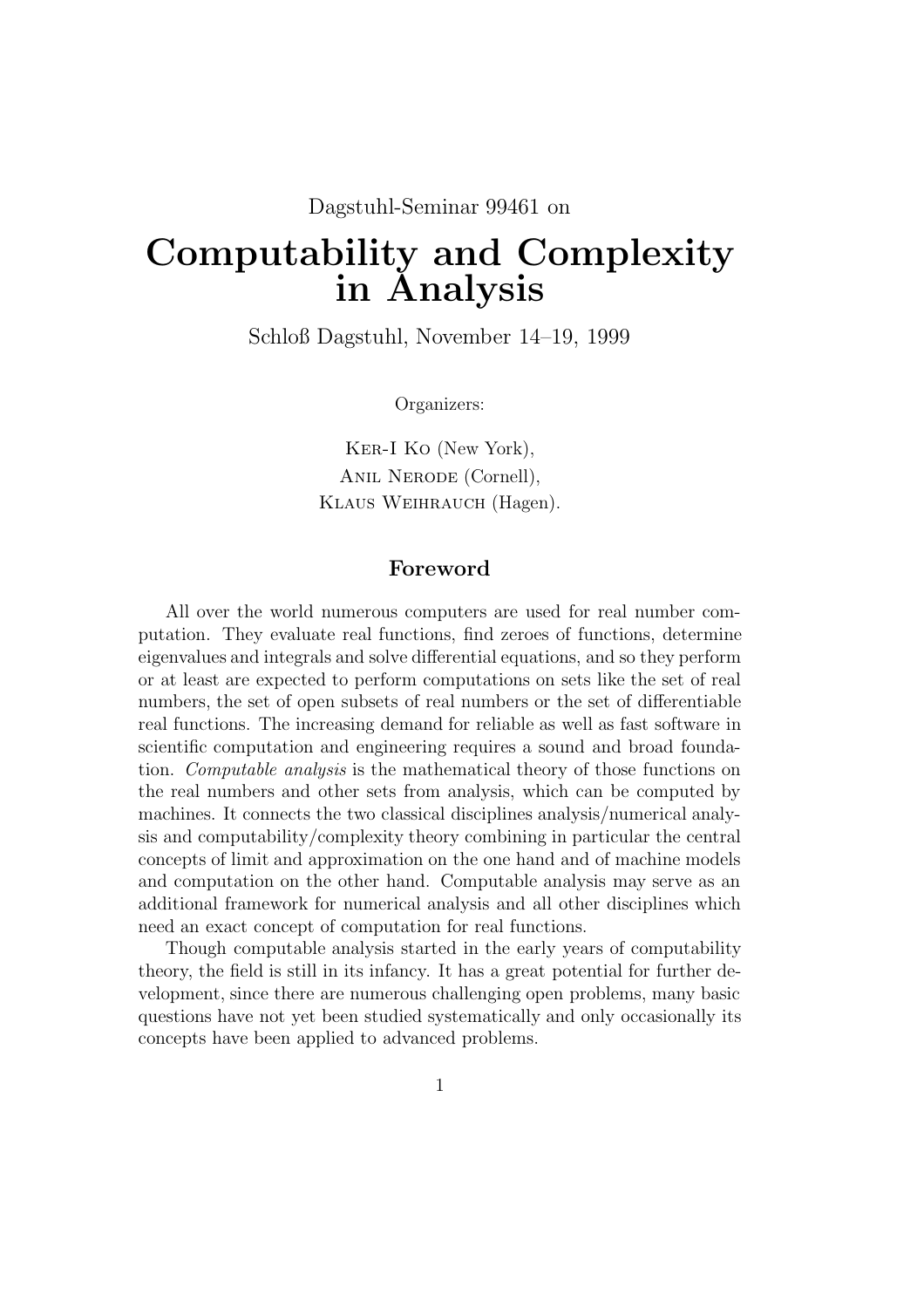The second Dagstuhl seminar on Computability and Complexity in Analysis was attended by 36 scientists from 11 countries. The 25 talks presented at the seminar mirror the present state of the art.

We express our gratitude to the staff of Schloss Dagstuhl for perfect organization and providing a great atmosphere.

# Abstracts

#### Variants of Computable Analysis and Realizability

Andrej Bauer Carnegie Mellon University, Pittsburgh, USA

There are several schools of computable analysis, among others: recursive analysis, type II computability, effective domains, effective  $T_0$ -spaces, effectively given continuous domains, effective equilogical spaces, and Blum-Smale-Shub Real Numbers Machine.

In this talk I show that all of these variants of computable analysis arise as, or are closely related to, realizability constructions over various partial combinatory algebras. This gives the subject of computable analysis a more uniform outlook. It also makes available the tools from category theory and categorical logic, which are traditionally not employed very much in the study of computable analysis.

We can interpret the results of John Longley about logical full abstraction for programming languages as saying that to each programming language corresponds a school of computable analysis. Thus, one's choice of a particular variant of computable analysis should depend on what programming language one intends to use to implement algorithms. In many ways I find this view satisfactory because it is pragmatic and it explains where all the variants of computable analysis come from.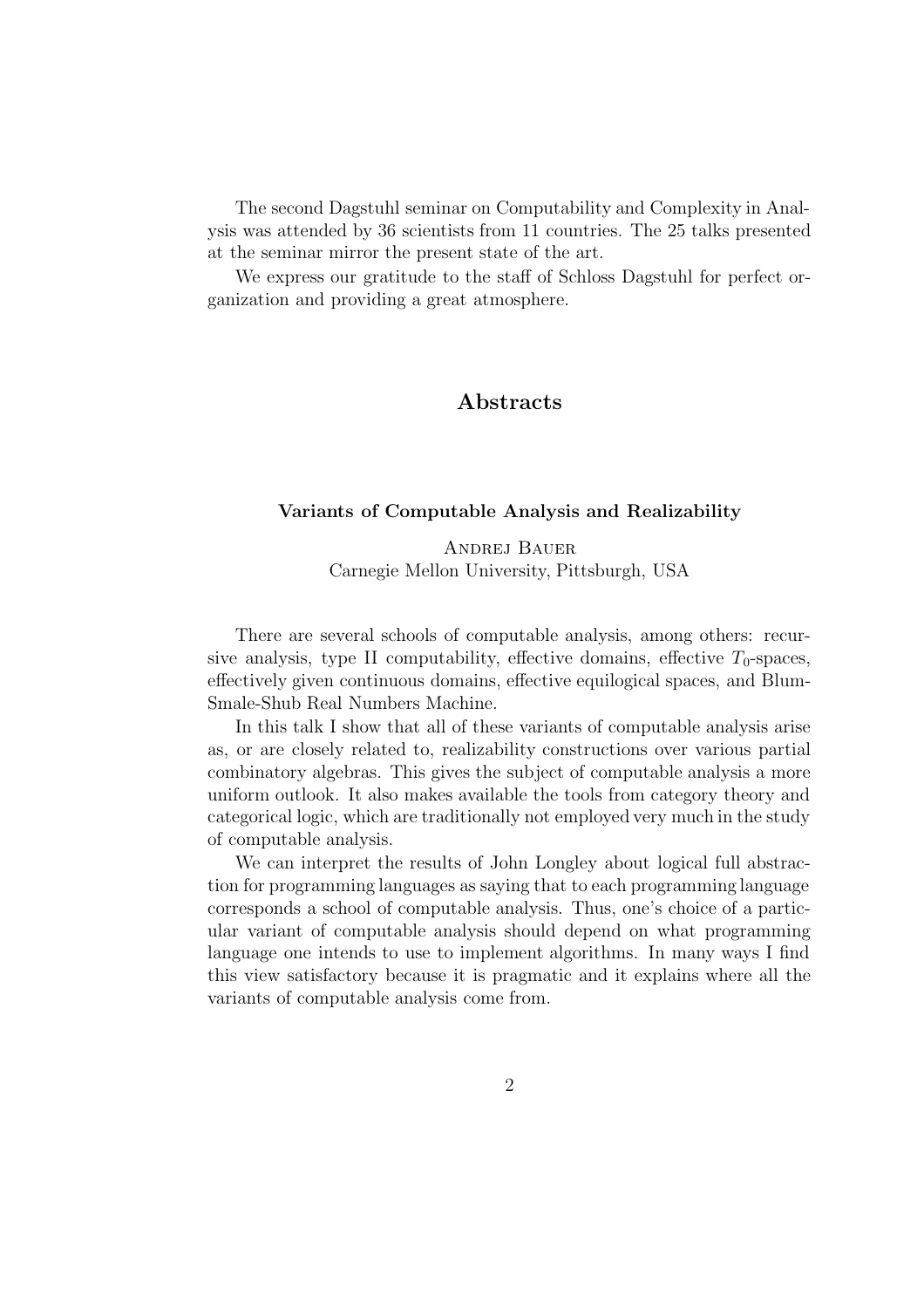#### An Application of Domain Representations

Jens Blanck University of Wales Swansea, U.K.

Streams and transformations on streams are very common in Computer Science, especially as models of time dependant functions. We model streams as functions from time to data. Both time and data may be either discrete or continuous. We build representations of stream spaces from representations of time and data. Since streams naturally are discontinuous we need to consider approximative representations to get computability. Representations of stream transformers have also been considered.

# Recursive Operations over Topological Structures

VASCO BRATTKA FernUniversität Hagen, Germany

We present a definition of recursive multi-valued operations over topological structures. One of the main results states that over a certain class of structures, so-called perfect structures, recursive operations coincide with computable operations. Moreover, perfect structures uniquely characterize their computability theory. Finally, we define classes of recursive sets over structures and we show that these notions are generalizations of the classical notions from recursion theory and computable analysis.

# $\Pi^0_1$  Classes and Index Sets in Computable Analysis

Douglas Cenzer University of Florida, USA (joint work with JEFF REMMEL)

Index sets are defined for effectively closed sets and for computably continuous functions. The complexity of various problems in the arithmetical hierarchy is determined. For example, we consider the problem of finding the measure and cardinality of a set and of the difference of two sets. We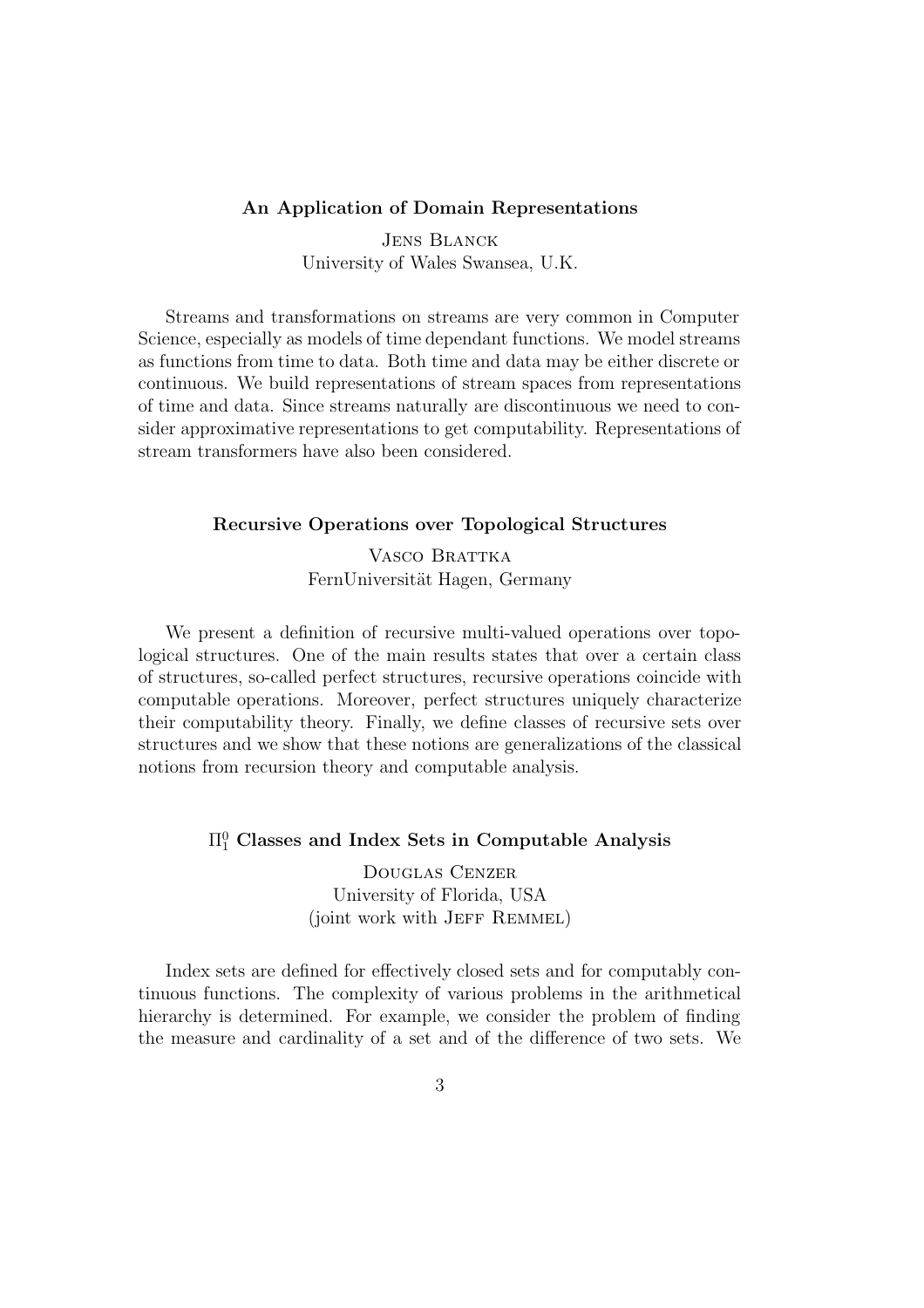consider the problem of testing whether two functions are equal (which is Pi-0-2 complete) or differ by less than some fixed amount. We also consider the problem of whether one function is the derivative of another and the problem of whether a given function has a computably continuous derivative (which is Sigma-0-3 complete). An effective version of the Closed Graph Theorem for the Baire Space is shown.

# A New Foundation for Computational Geometry and Solid Modelling

Abbas Edalat Imperial College, London, U.K. ANDRÉ LIEUTIER Matra Datavision & XAOLab, LIM, Marseilles, France

Correctness of algorithms in computational geometry is usually proved using the unrealistic Real RAM machine model of computation with the undesirable result that correct algorithms, when implemented, turn into unreliable programs.

We use a domain–theoretic approach to recursive analysis to develop the basis of an effective and realistic framework for solid modeling. This framework is equipped with a well–defined and realistic notion of computability which reflects the observable properties of real solids. It is closed under Boolean operations, admits non–regular sets and supports a design methodology for actual robust algorithms.

Within this model, some unavoidable limitations of solid modeling computations are proved and a sound framework to design specifications for feasible modeling operators are provided which can incorporate existing methods into a general, mathematically well–founded theory. Moreover, the model is able to capture the uncertainties of input data in actual CAD situations.

#### On Effective Metric Spaces and Representations of the Reals

Armin Hemmerling Ernst-Moritz-Arndt–Universität Greifswald, Germany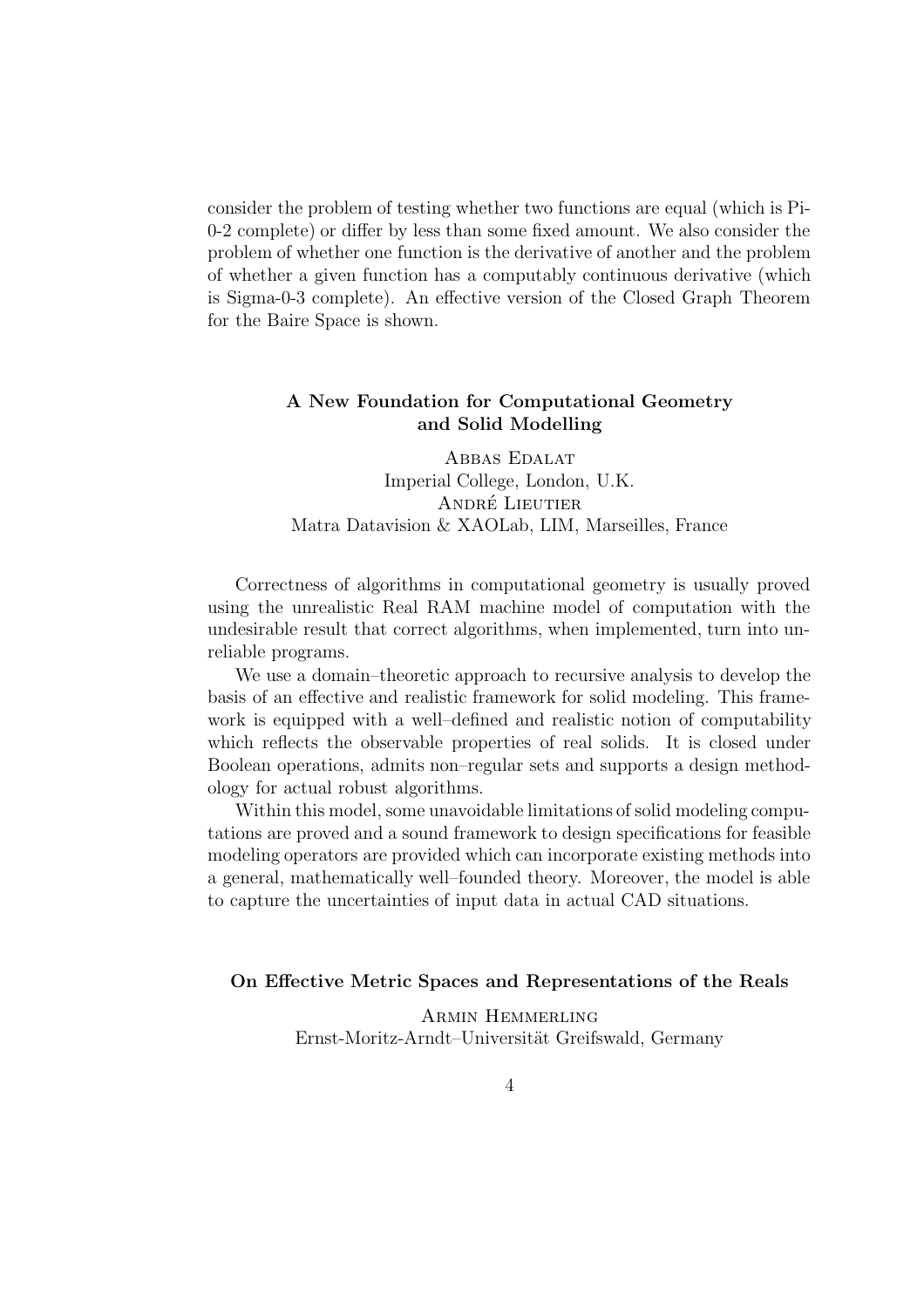An effective metric space (EMS) is a triple  $(X, S, d)$  with a complete metric space  $(X, d)$  and a "skeleton"  $S = (s_n)_{n \in \mathcal{N}}$  being a sequence of elements which is dense in  $(X, d)$  and for which the set  $\{(m, n, k) : d(s_m, s_n) < q_k\}$  is recursively enumerable, where  $(q_k : k \in \mathcal{N})$  is a standard numbering of the rational numbers. Very often the set  $\{(m, n, k) : d(s_m, s_n) > q_k\}$  is recursively enumerable too; then we are speaking on a strongly effective metric space (SEMS). These notions go essentially back to Lacombe, Moschovakis, Weihrauch et al..

Modifying the Ko–Friedman approach, approximate computability of (partial) functions  $f: X \rightarrow X'$  from an EMS to another one is defined by means of oracle Turing machines which process natural numbers corresponding to the indices of points of the skeletons. Some usual consequences are sketched, and a criterion of equivalence of different skeletons in a metric space is easily obtained.

The topological arithmetical hierarchy gives a useful tool to classify point sets in EMSs. So the domains of computable functions are just the  $\Pi_2^{\text{ta}}$  sets of this hierarchy, i.e., the recursive  $G_{\delta}$  sets.

Representations of the real numbers are surjective functions  $\rho : X \rightarrow \mathcal{R}$ , where X is equal to  $\mathbf{F} = \mathbf{v}^{\mathcal{N}}$  or to  $\mathbf{B} = \{0, 1\}^{\mathcal{N}}$ . A representation is said to be standard if it is computationally equivalent to the normed Cauchy representation. It turns out that the standard representations are just those functions  $\varrho$ , for which there are computable representations  $\varrho$  and  $\bar{\varrho}$  satisfying  $\varrho \subseteq \varrho \subseteq \overline{\varrho}$  and having inversions which are computable (as relations) in a natural sense. In particular, the computable standard representations are just those computable functions which have computable inversions.

#### Nonlinear Integration Problems of High Average Complexity

Peter Hertling Fernuniversität Hagen, Germany

We analyse the complexity of nonlinear Lebesgue integration problems in the average case setting for continuous functions with the Wiener measure and the complexity of approximating the Itô stochastic integral. Wasilkowski and Wozniakowski (1999) studied these problems, observed that their complexities are closely related, and showed that for certain classes of smooth functions with boundedness conditions on derivatives the complexity is proportional to  $\varepsilon^{-1}$ . Here  $\varepsilon > 0$  is the desired precision with which the integral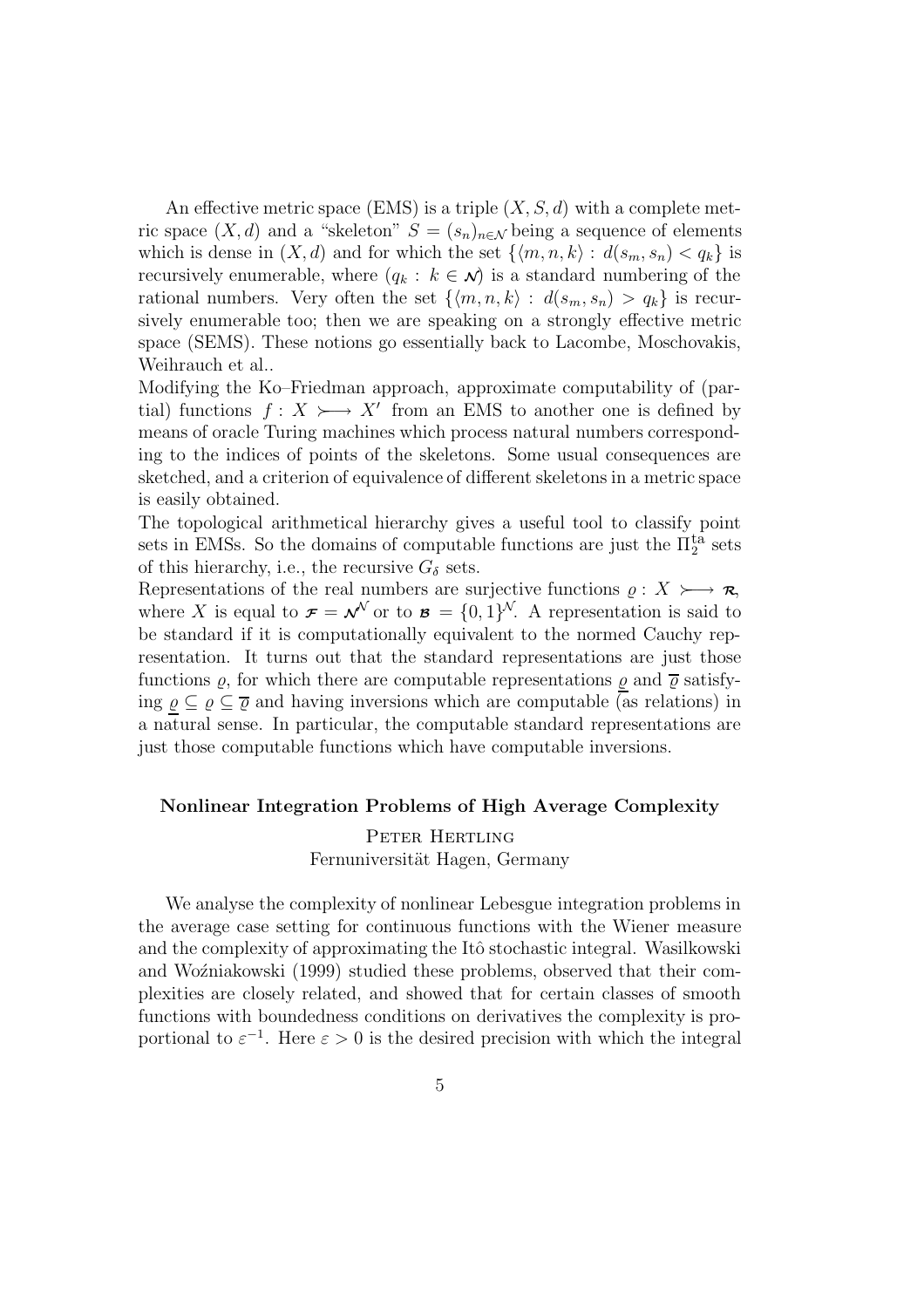is to be approximated. They showed also that for certain natural function classes with weaker smoothness conditions the complexity is at most of order  $\varepsilon^{-2}$  and conjectured that this bound is sharp. We show that this conjecture is true.

# Real Functions Computable by Finite Automata using Incremental Representations

MICHAL KONEČNÝ University of Birmingham, U.K.

We try to classify the functions of the type  $I^n \to I$  (for some interval  $I \subseteq \mathcal{R}$ ) that can be realized by finite automata. Such a class strongly depends on the choice of real number representation. We consider only so-called IFS representations where numbers are represented by sequences of digits and each of the digits is a contraction on I.

First we study the special case of IFS representations in which all digits are affine contractions. It turns out that every finitely computable function in this setting must be affine on every region where it is continuously differentiable. Conversely, it is easy to see that every function whose graph is composed of (parts of) hyperplanes with rational coefficients can be finitely computed using the signed binary representation which is an affine representation.

In the case of more general IFS representations we can get a similar limitation result for finitely computable functions using bijections T that translate a contraction d to an affine contraction  $T \circ d \circ T^{-1}$ .

The author finds it difficult to say much about these translators T in general, but in the case of LFT  $(=\text{Möbius}$  transformations) representations (studied by Edalat, Potts, Heckmann and others) we can arrive at a complete LFT version of the affine result: Any function of the type  $I^n \to I$  which is finitely computable using an LFT representation is equal to an LFT on every region where it is continuously differentiable.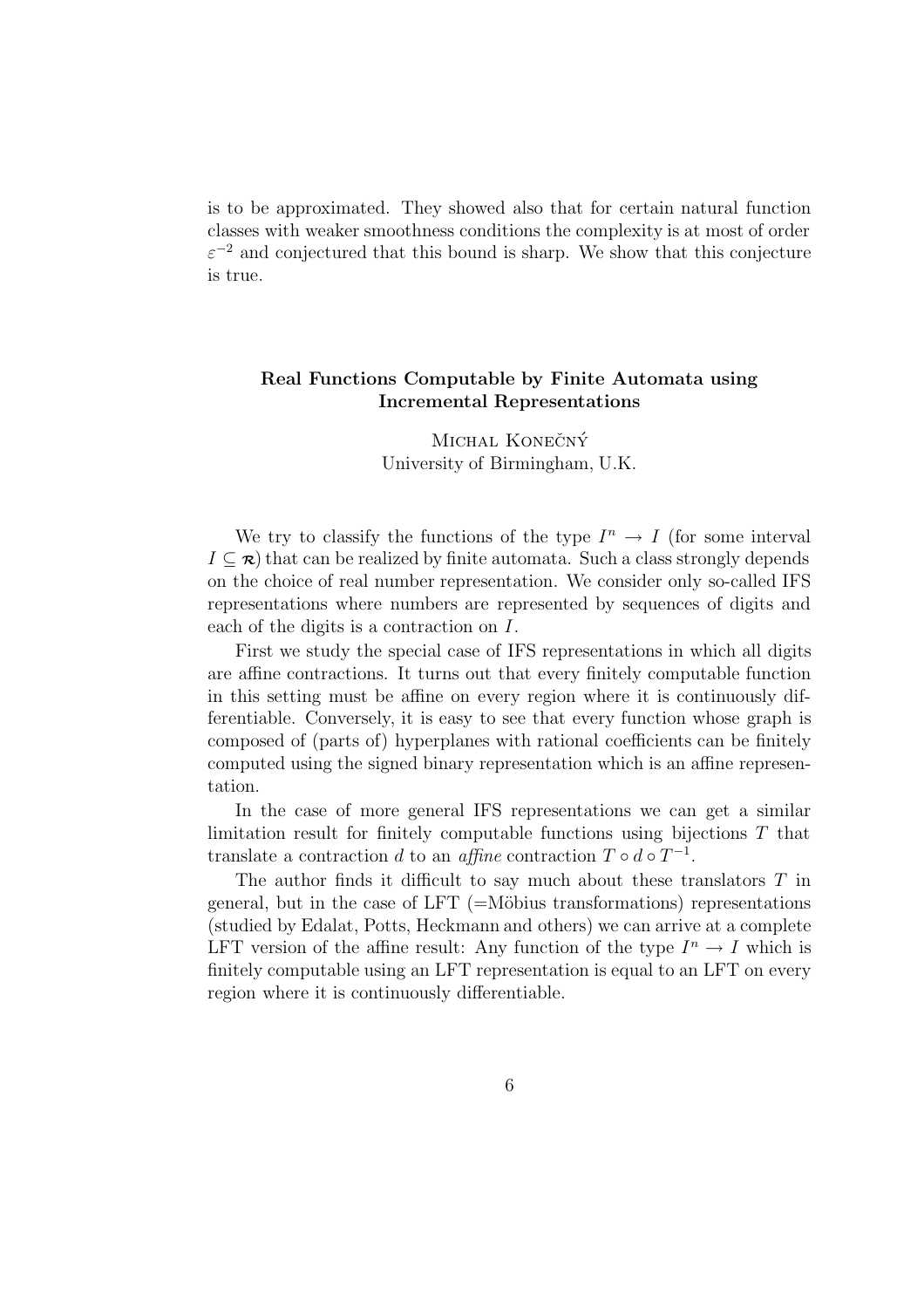#### Solving Differential Equations

DAVID LESTER Manchester University, U.K.

In my talk I discuss some of the practical problems associated with solving differential equations in a computable analysis setting. These include the following:

- An exact series solution of a PDE might not converge fast enough to be useful; and
- Initial Value Problems require a Lipschitz condition to be computable; and
- Function representation has an important rôle to play in the efficiency of an algorithm; and
- Even though the effective Weierstraß Theorem can compute an approximate polynomial for a computable function, it takes too long to be practical.

If you know otherwise, email me: dlester@cs.man.ac.uk !

# Finite Approximations of Metric Spaces

Henri Lombardi Université de Franche-Comté, Besançon, France

We give some examples for supporting the need of uniform versions of theorems of analysis from the bit-complexity point of view.

First we examine the case of real roots of real polynomial. The pointwise theorem says that the roots of a polynomial with polynomial time computable real coefficients are polynomial time computable. But the fact is that the set of real roots is not recursively computable. So the pointwise theorem is strange, and false in the intuitive meaning. We get a uniform theorem saying that some set of "real or virtual" real roots is uniformly computable in polynomial time from the coefficients. Here it is necessary to extend the set of real roots in order to get a continuous variation of this set. Once this is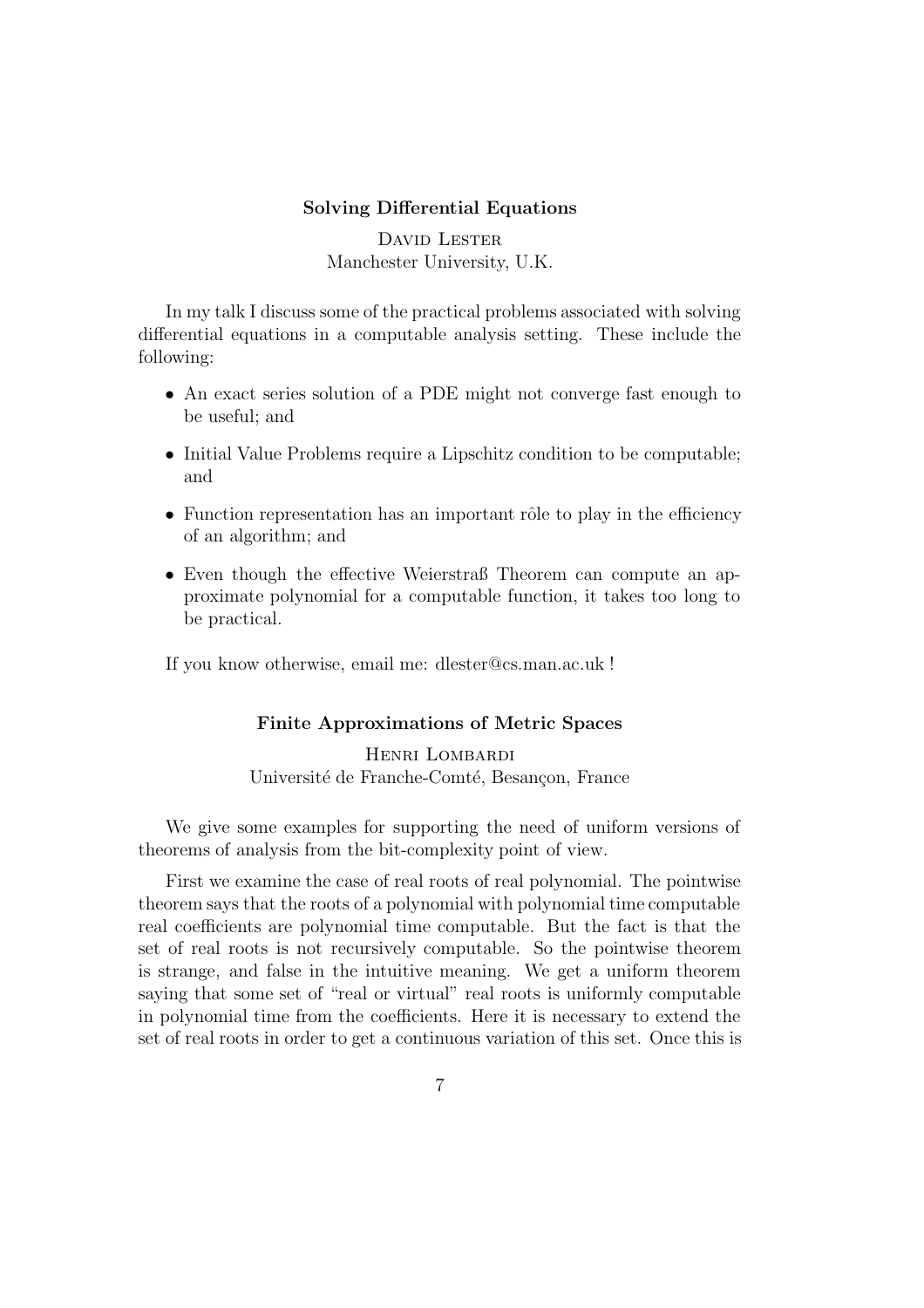done (see [GLM98]), the uniform theorem is much better than the pointwise one, since it says something about the general computation of roots for any real polynomial.

Second we deal with the polynomial time Weierstrass approximation theorem of Hoover, and we explain how to obtain, using the Hoover's techniques, a uniform theorem that gives a uniform result for all real functions (on a compact interval) instead of giving a result only for polynomial time computable real functions. (see [LLM97])

Third, we discuss the computation of complex roots of a complex monic polynomial. The result is usually stated as: there is an algorithm that computes the list of the roots. In fact this is not a uniform theorem since there is no way of computing continuously such a list. The uniform version deals with a function from monic polynomials to multisets of complex numbers.

This discussion leads to the following issue. In many natural situations, when we compute a compact metric space (e.g. the set of roots of a monic complex polynomial) we do not obtain uniformly any point of the compact space, but we obtain finite approximations of the space "from outside". So the usual description of compact metric spaces via skeletons (that means approximating the compact space from inside) seems not well adapted to uniform computations. Approximating metric spaces by finite sets with rational distances between points should be investigated systematically in order to get better uniform theorems. This is in the same spirit of the Richman's claim about the need of a development of constructive analysis without countable choice, in order to get better and nicer theorems (abstract of [RicTfa] see also [RicGen]: Can constructive mathematics be developed in a reasonable manner without the axiom of countable choice? Serious schools of constructive mathematics all assume it one way or another, but the arguments for it are not compelling. Here it is shown how the fundamental theorem of algebra can be restated and proved without using countable choice, and it is argued that this is really the right way to look at it. A notion of a complete metric space, suitable for a choiceless environment, is also developed.).

- [GLM98] González-Vega L., Lombardi H., Mahé L. *Virtual roots of real poly*nomials, J. Pure And Applied Algebra 124, (1998) 147–166.
- [LLM97] Labhalla S., Lombardi H., Moutai E. Espaces métriques rationnellement présentés et complexité, le cas de l'espace des fonctions ré-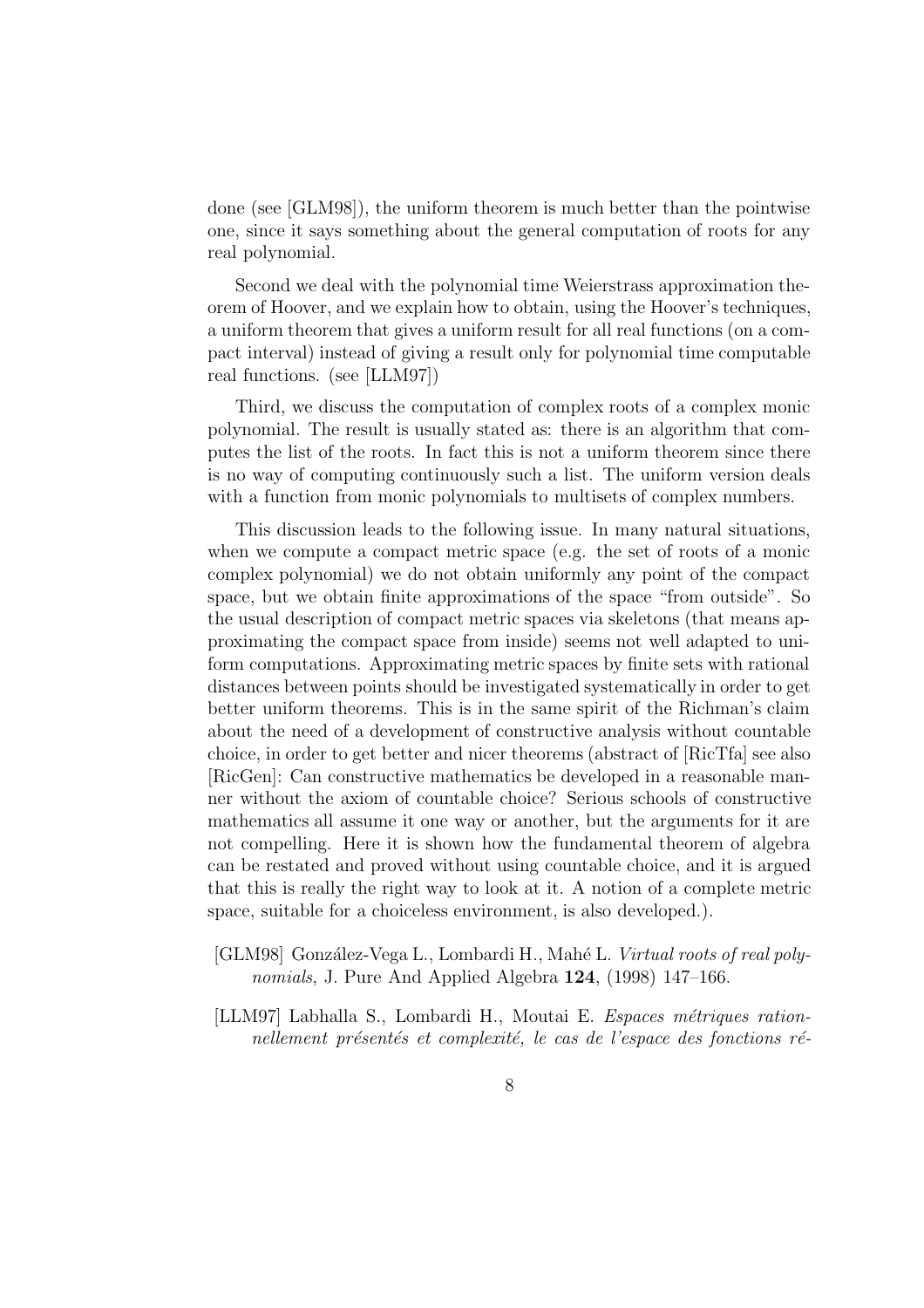elles uniformément continues sur un intervalle compact, to appear in Theoretical Computer Science.

- [RicTfa] Richman F. The fundamental theorem of algebra: a constructive development without choice, (21 pages, 16 October 1998)
- [RicGen] Richman F. Generalized real numbers in constructive mathematics, Indagationes Mathematicae, 9 (1998), 595-606.

#### Using logic to design efficient algorithms

Klaus Meer TU Chemnitz, Germany (joint work with J.A. Makowsky)

We introduce a new sparsity condition on multivariate polynomials in n variables (over some ring  $R$ ) and show that under this condition many otherwise intractable problems involving these polynomials become solvable in polynomial (even linear) time in n (in the BSS-model over  $R$ ). To define our sparsity condition we associate with these polynomials a hypergraph and study classes of polynomials where this hypergraph has tree width at most  $k$ for some fixed  $k \in \mathcal{N}$ . Our method uses graph theoretic and model theoretic tools developed in the last 15 years and applies them to the algebraic setting.

# A Note On How To Compute Multi-valued Functions

NORBERT MÜLLER Universität Trier, Germany

Multi-valued functions are of increasing interest at least in the field of imperative programming languages for exact real arithmetic. We compare two notions of computability for these multi-valued functions: 'cylindercomputability' allowing precise recursive characterizations and 'single-pathcomputability' which is better suited for implementations.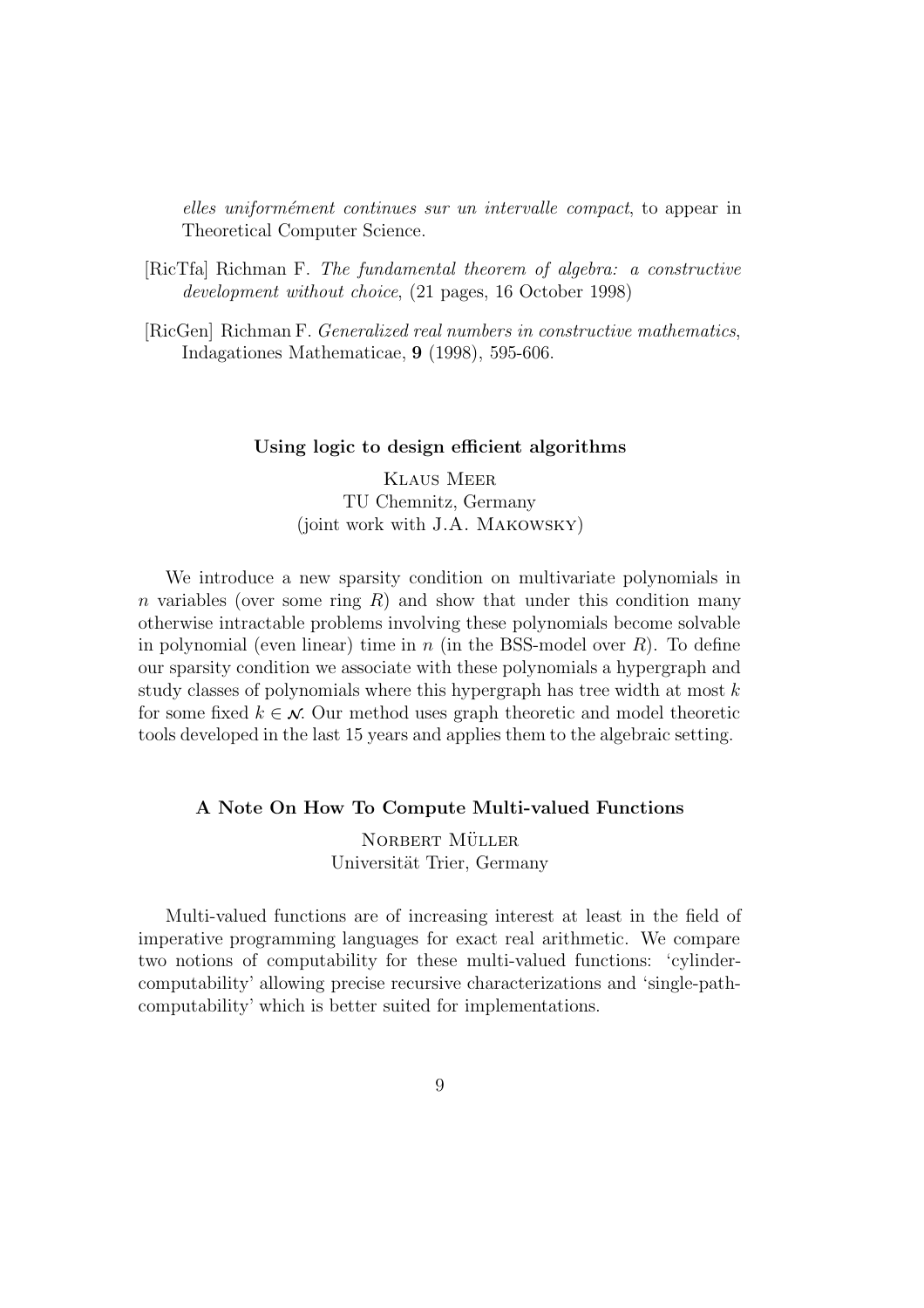# Lower Bounds on Discrepancy and the Complexity of Integration

Erich Novak

Universität Erlangen, Germany

Can we compute  $I_d(f) = \int_{[0,1]^d} f(x) dx$  for  $f : [0, 1]^d \to \mathbf{R}$  from  $F_d$  in polynomial time, i.e.,

$$
cost(\varepsilon, F_d) \le C \cdot \varepsilon^{-\gamma} \cdot d^{\beta} ?
$$

The answer clearly depends on the classes  $F_d$ , there are three types of results:

- intractability results: for certain  $F_d$  no polynomial time algorithms exist, the (normalized)  $L_2$ -discrepancy is intractable
- tractability results by probabilistic reasoning: the  $L_{\infty}$ -discrepancy is tractable
- tractability results by constructive methods: the weighted case and Wiener integrals.

We use the real number model and know that it is enough to consider quadrature formulas  $Q_n(f) = \sum_{i=1}^n a_i f(x_i)$ . For the L<sub>2</sub>-discrepancy we know from Roth (1954, 1980) and Frolov (1980) that

$$
\inf_{t_i} \text{disc}_2(\{t_1,\ldots,t_n\}) \asymp n^{-1} \cdot (\log n)^{(d-1)/2},
$$

hence the order does not depend on  $d$ . Nevertheless the problem is intractable,

$$
n(\varepsilon, F_d) \ge C^d \left(1 - \varepsilon^2\right)
$$

with some  $C > 1$ . We also study weighted norms and weighted discrepancy, the weight of the *i*th variable is  $w_i$ . Results for  $F_{d,w}$  depend on the weights as follows:

The problem is tractable iff  $\limsup_{d} \sum_{j=1}^{d} w_j / \log d < \infty$ ;

 $n(\varepsilon, F_{d,w}) \leq C \cdot \varepsilon^{-2}$  iff  $\sum w_j < \infty$ .

Results of this type for positive quadrature formulas are due to Sloan, Woźniakowski (1998).

The main result concerning the  $L_{\infty}$ -discrepancy (or star-discrepancy) is

$$
c \cdot d \log \varepsilon^{-1} \le n(\varepsilon, F_d) \le C \cdot d \varepsilon^{-2},
$$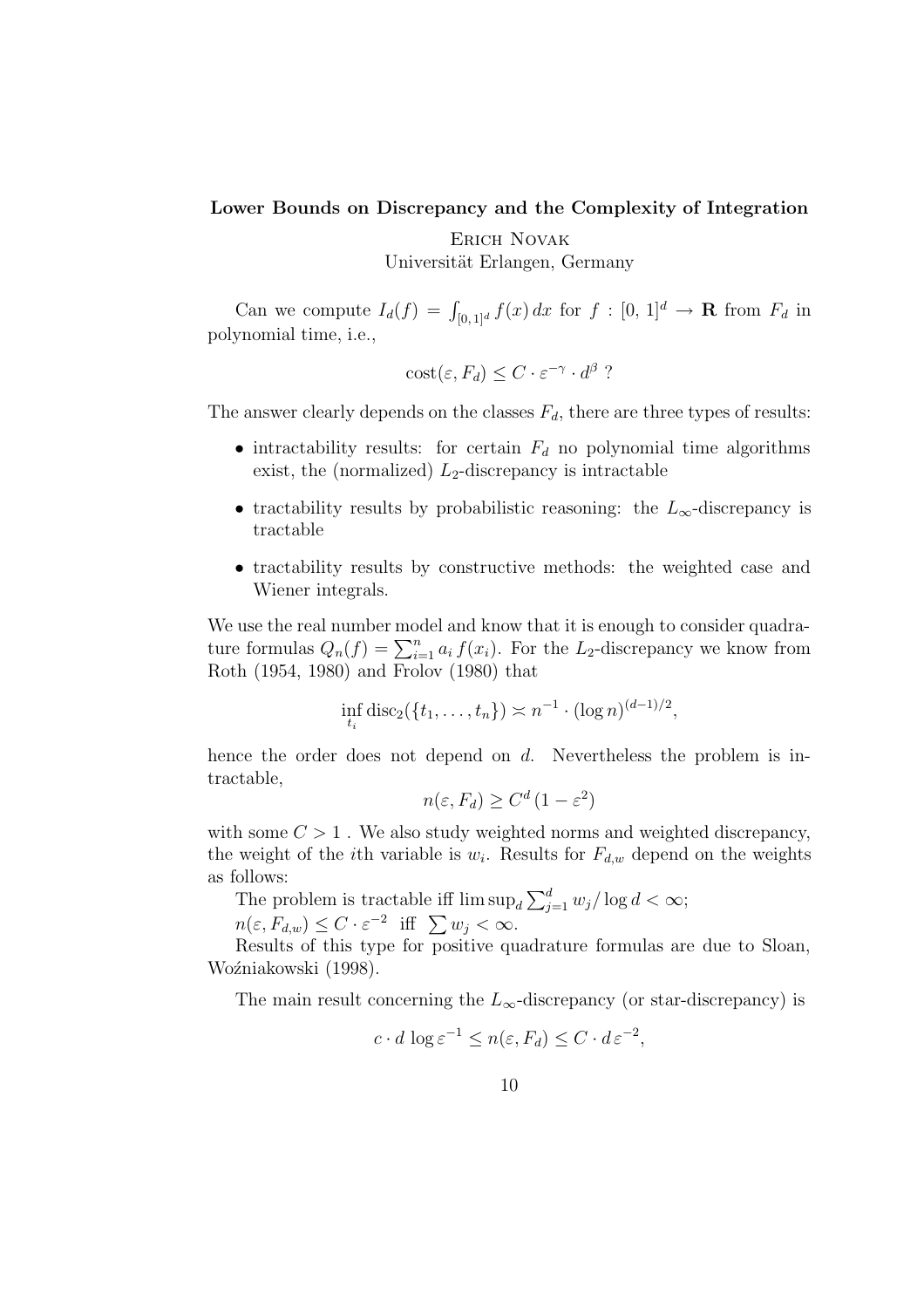i.e., the complexity is linear in the dimension d. Up to now it was not known whether

$$
n(1/3, F_d) \le C \cdot 3^d.
$$

The talk is based on two papers from N., Woźniakowski  $(1999)$  and from Heinrich, N., Wasilkowski, Woźniakowski (1999).

#### Effective Subsets of Metric Spaces

Gero Presser Universität Dortmund, Germany

In my work I generalised some results that have been published by Brattka and Weihrauch in 1999 for the Euclidean space (cf. V. Brattka and K. Weihrauch: *Computability on subsets of Euclidean spaces I: closed and* compact subsets, Theoretical Computer Science 219, 1999).

I introduce some representations of the closed subsets of a computable metric space. Some of these turn out to be equivalent (with respect to computable reduction). For others to be equal, the space must have some additional properties.

I deal with the same kind of question on the space of compact subsets of computable metric spaces.

#### Extended Admissibility

# MATTHIAS SCHRÖDER FernUniversität Hagen, Germany

We give a new definition of admissible representations which allows to handle topological spaces which are not second–countable.

We show that admissible representations  $\delta_X, \delta_Y$  of topological spaces  $X, Y$ have the property that a partial function  $f : \subseteq X \to Y$  is continuously realizable w.r.t.  $\delta_X, \delta_Y$  (i.e. there is a continuous function  $\Gamma : \subseteq \Sigma^{\omega} \to \Sigma^{\omega}$ with  $\delta_Y \circ \Gamma = f \circ \delta_X$ , iff f is sequentially continuous.

Furthermore, the class of the spaces having an admissible representation is proven to equal the class of the  $T_0$ –spaces with a countable pseudobase. Here, a pseudobase of a topological space X is a set  $\mathcal{B} \subseteq 2^X$  such that for all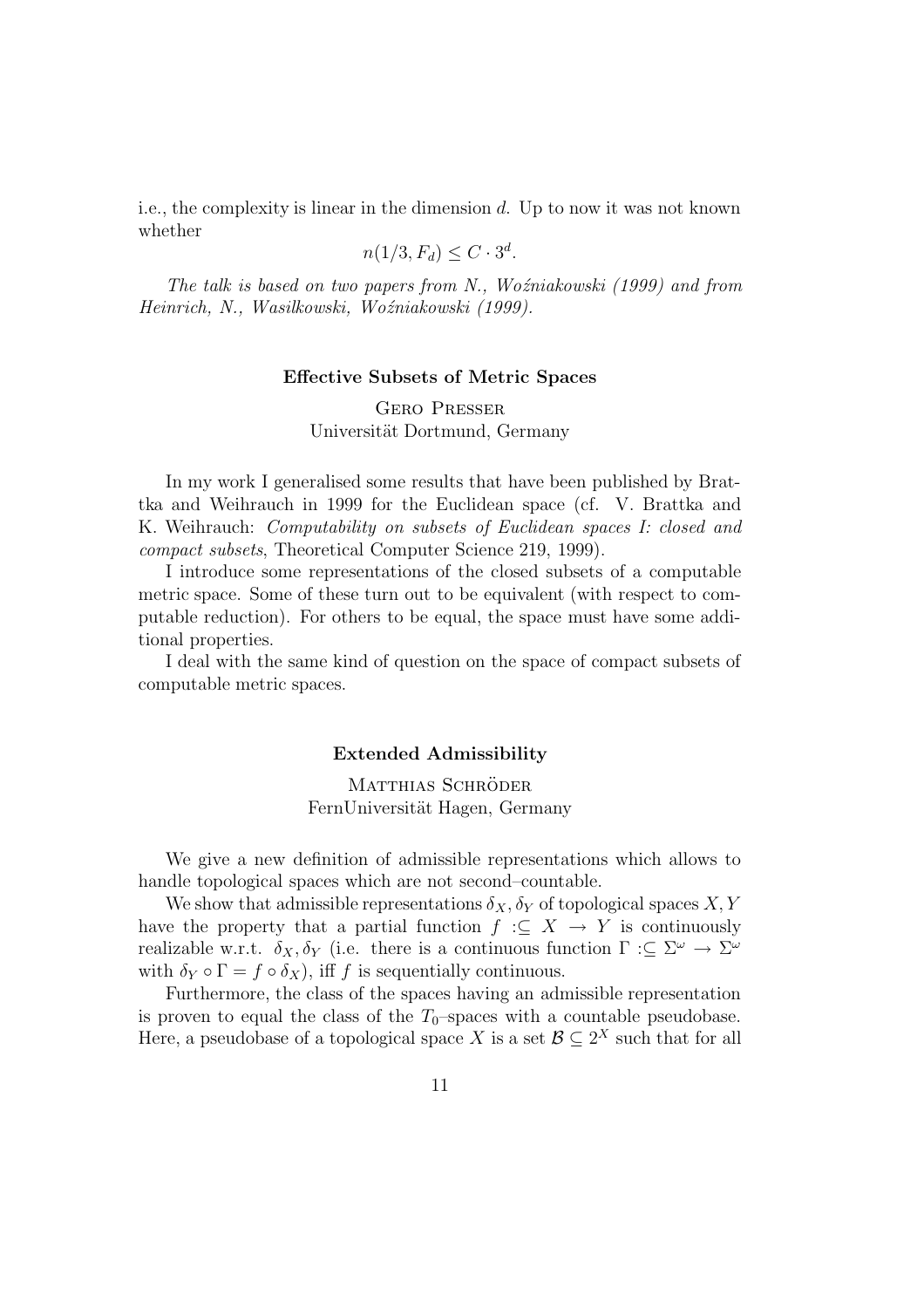open sets O, all  $x \in O$  and all sequences  $(y_n)$  converging to x there is a set  $B \in \mathcal{B}$  such that  $x \in B \subseteq O$  holds and the sequence  $(y_n)$  is eventually in B.

Many interesting operators creating new topological spaces from old ones are shown to preserve the existence of an admissible representation (e.g. cartesian product and exponentiation).

Thus, a reasonable computability theory is possible even on important non–second–countable spaces.

#### An Intrinsic Topology for (all) Sets

DANA S. SCOTT Carnegie Mellon University, Pittsburgh, PA, USA

Any set can be given either the discreet or the indiscreet topology, but these are trivial and not interesting. In set theory, it is usually agreed that every entity is a set of some sort, and, hence, every set can always be regarded as a set of sets. As a consequence of this convention, every set is a subset of a powerset. Now powersets have two intrinsic product topologies: one making them compact Hausdorff spaces and a weaker topology that only satisfies  $T_0$  separation. We concentrate on the second. It has many properties (well known from different presentations). For example, the intrinsic  $T_0$ topology can produce a homeomorphic example of every topological space. Moreover, there is a simple way to describe continuous mappings between sets in set-theoretical terms. Thus, sets and continuous mappings give an equivalent category to the topological category of  $T_0$  spaces. A new category, EQU, consists of (arbitrary set-theoretical) equivalence relations and continuous equivariant mappings. This category has some surprising properties including being cartesian closed.

# Representations Versus Numberings: Some New Results

Dieter Spreen Universität Siegen, Germany

This paper gives an answer to Weihrauch's question (Weihrauch, K., Computability, Springer, Berlin, 1987) whether and, if not always, when an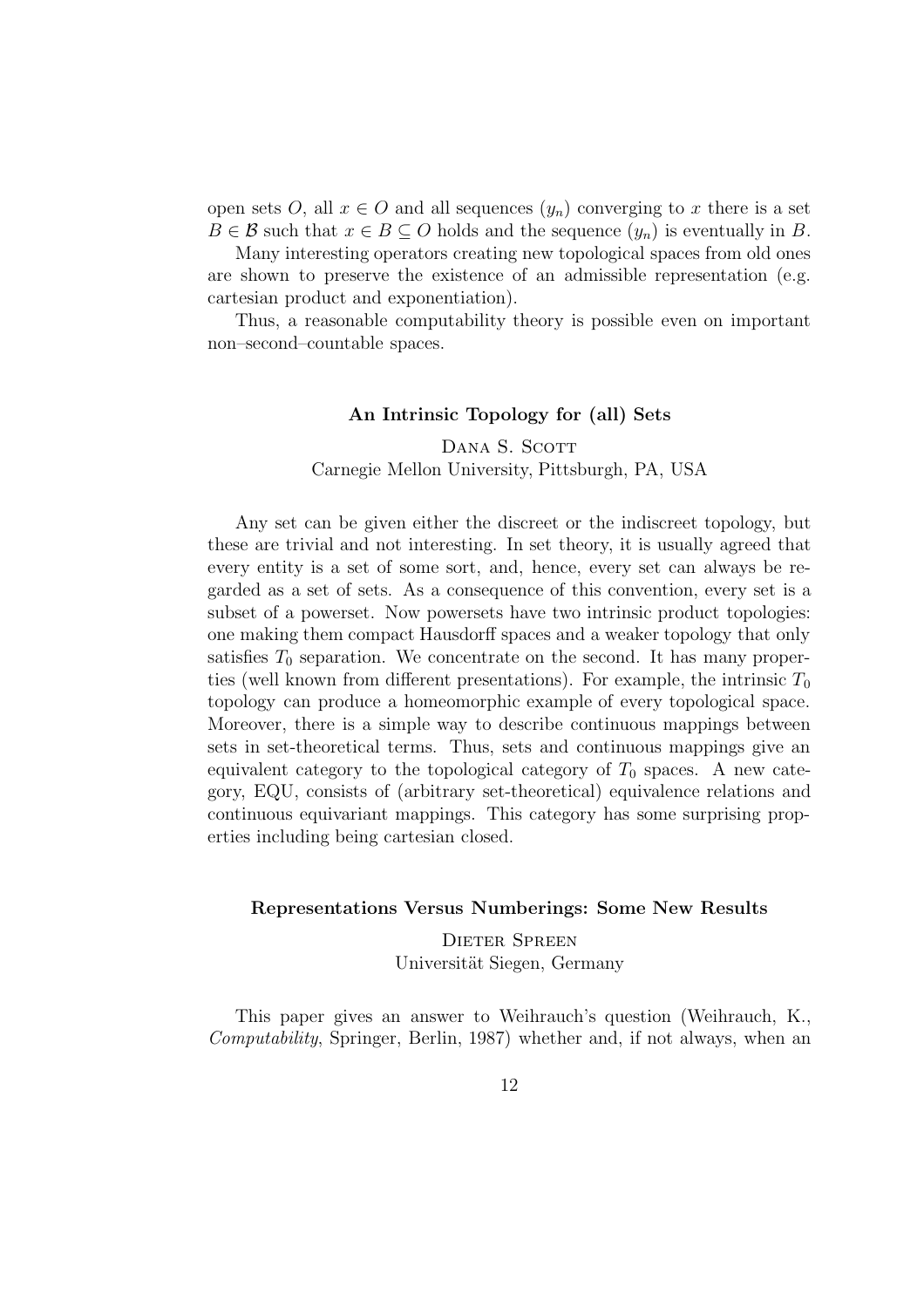effective map between the computable elements of two represented sets can be extended to a (partial) computable map between the represented sets.

Examples are known showing that this is not possible in general. A condition is introduced and for countably based topological  $T_0$ -spaces it is shown that exactly the (partial) effective maps meeting the requirement are extendable. For total effective maps the extra condition is satisfied in the standard cases of effectively given separable metric spaces and continuous directed-complete partial orders, in which the extendability is already known. In the first case a similar result holds also for partial effective maps, but not in the second.

#### The Kolmogorov Complexity of Real Numbers

Ludwig Staiger Martin-Luther-Universität Halle-Wittenberg, Germany

The talk focussed on the following three topics.

- 1. Classes of real numbers definable by properties of base r expansions
- 2. Application of Kolmogorov complexity to the calculation of Hausdorff dimension
- 3. Right computability of Hausdorff dimension yields a small recursive presentation of a  $G_{\delta}$ -cover of an  $\Sigma_2$ -definable set

For a real number  $\alpha \in [0,1]$ , we consider the Kolmogorov complexity of its expansions with respect to different bases and we show that the length of the  $l \cdot \log_r b$  prefix of the base r expansion of  $\alpha$  is the same (up to an additive constant) as the  $log_{r}b$ -fold complexity of the length l prefix of its base b expansion.

Using this base independence of Kolmogorov complexity we derive relationships between various classes of real numbers, such as random, Borel normal, disjunctive, Liouville and computable numbers to the classes of complexity defined numbers.

Moreover, we present the above mentioned connections to the estimation of the Hausdorff dimension of sets of real numbers.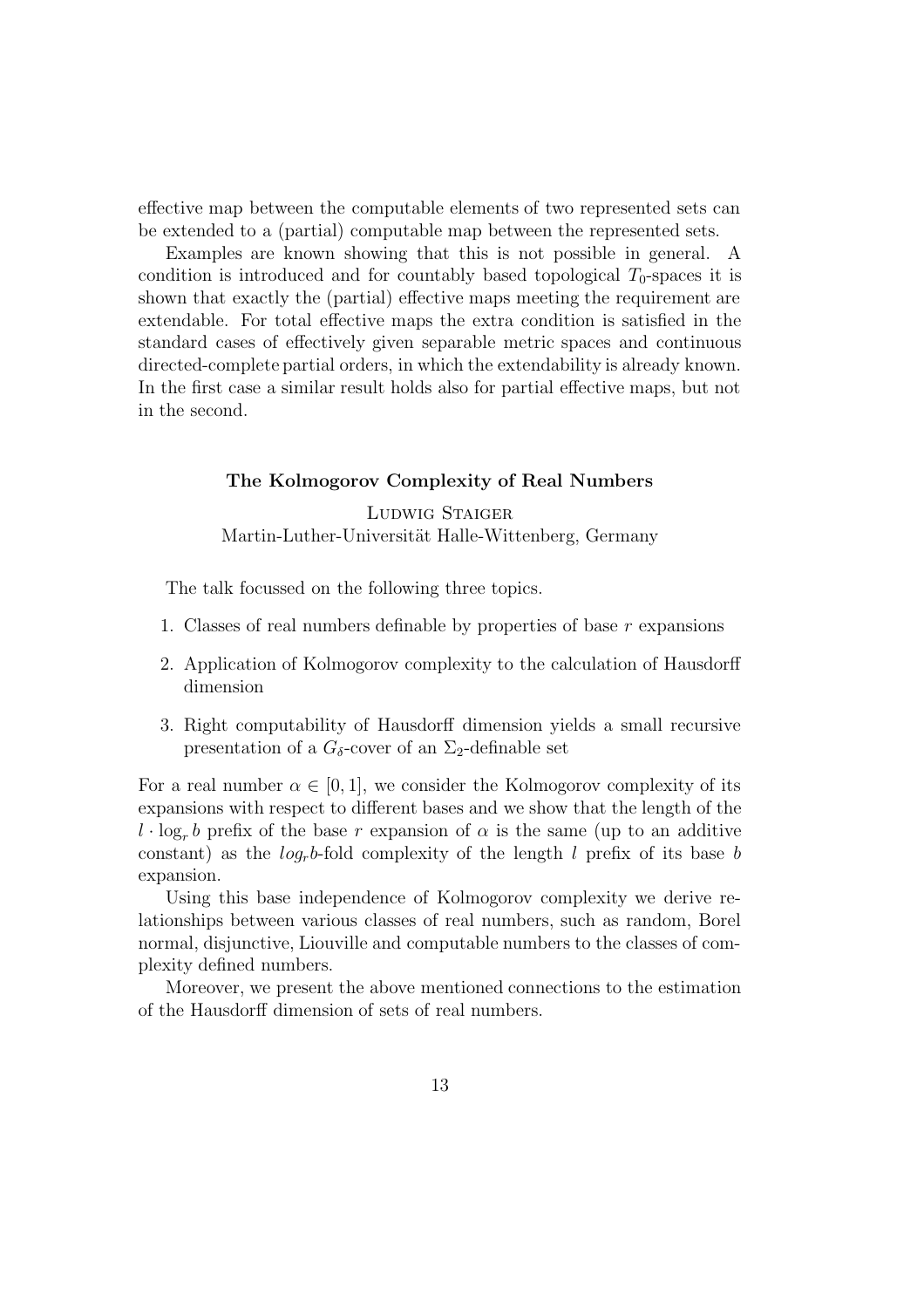# Abstract versus Concrete Computation on Topological Partial Algebras

J.V. Tucker University of Wales Swansea, U.K. (joint work with J.I. Zucker, McMaster University)

Let A be a many sorted algebra. Abstract models of computation on A define finite computations that are independent of any representations of A and are isomorphism invariant. Concrete models of computation on A define computations via some representation  $r: R \to A$ . We review these models in the case that A is a topological algebra. Roughly speaking the abstract models define a single class of computable functions  $Abstract(A)$ and, similarly, the concrete models also define a single class of computable functions (up to equivalent representations)  $Concrete(A, r)$ . We consider the relationship between them. Usually,  $Abstract(A)$  is a subset of  $Concept(A, r)$ and the question arises for what  $A$  and  $r$  does

$$
Abstract(A) = concrete(A, r)?
$$

We survey results for while-array computation on real numbers (TCS Vol. 219 (1999)) and announce new results for metric algebras. We extend the while language with a countable choice  $(cc)$  instruction to define many valued functions. We explain the need for these functions through basic examples (pivot, approximation). We show that for f an effectively locally uniformly continuous function on A, and certain general conditions on r, f is while<sub>cc</sub>– computable if, and only if,  $f$  is  $r$ -computable.

# Computability and Delta function

Masako Washihara Kyoto Sangyo University, Japan

We discuss the computability of Dirac's delta function by the function space approach. This approach was first introduced by Pour-El and Richards. In [1], they proposed the concept of computability structure on Banach spaces. This concept was extended to Fréchet spaces in  $[2]$ .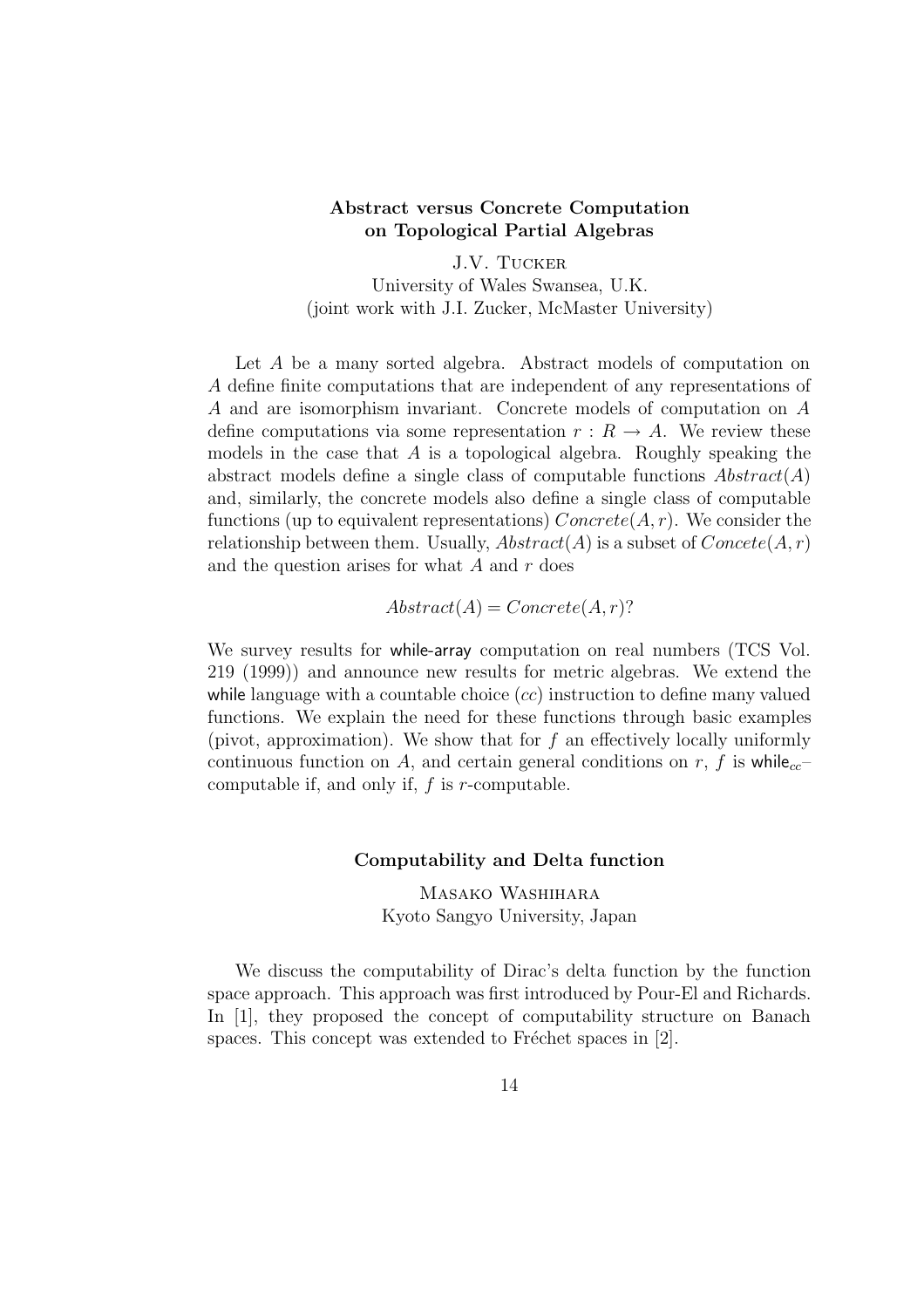The space  $S$  of all rapidly decreasing functions is a Fréchet space by the norm system  $||f||_m = ||(N + 1)^m f||$  where  $N = \frac{1}{2}$  $\frac{1}{2}(x^2 - D^2 - 1)$  and  $\|\cdot\|$ denotes the  $L^2$ -norm. The intrinsic computability structure on S is given as follows. A sequence  $\{f_n\}$  in S is *computable* if :

- (i)  $\{x^kD^jf_n\}$  is computable as a triple sequence of continuous functions on R, and
- (ii)  $\exists d$ ; recursive,  $|x| \ge d(k, j, n, N)$  implies  $|x^k D^j f_n(x)| \le 2^{-N}$ .

An effective generating set in  $\mathcal S$  is the sequence of Hermite finctions:

$$
\phi_n(x) = (-1)^n \pi^{-\frac{1}{4}} \sqrt{2^n n!} e^{\frac{1}{2}x^2} D^n(e^{-x^2}).
$$

We have  $(N + 1)\phi_n = (n + 1)\phi_n$ , and therefore,  $\|\phi_n\|_m = (n + 1)^m$ .

The delta function  $\delta$  is a tempered distribution, that is, a continuous linesr functional on S. In [3], we discussed the computability in the sace  $S'$ of all tempered distributions. This space can be considered as the union of an increasing sequence of Banach spaces by the following method.

Let  $\mathcal{S}_m$  be the completion of S by the norm  $\|\cdot\|_m$  and  $\mathcal{S'}_m$  be its dual. Then the following statements holds:

- (I)  $S' = \bigcup_{m=1}^{\infty} S'_m$ .
- (II) Each  $S'_m$  is a Banach space by the norm  $||u||_{-m} = sup{ |u(f)| : f \in}$  $S, \|f\|_m < 1$ .
- (III)  $S'_m \subset S'_{m+1}$  and  $||u||_{-m} \ge ||u||_{-(m+1)}$   $(u \in S'_m)$ .

(IV) 
$$
u_n \to u
$$
 in  $\mathcal{S}'$  iff  $\exists m; u_n \to u$  in  $\mathcal{S}'_m$ .

Every  $f \in S$  is in S' by putting  $f(\phi) = \int_{-\infty}^{\infty} f(x)\phi(x)dx \quad (\phi \in S)$ . Then we have  $||f||_{-m} = ||(N+1)^{-m}f||$ . In particular,  $||\phi_n||_{-m} = \frac{1}{(n+1)^m}$ .

We define effective convergence in  $\mathcal{S}'$  and  $\mathcal{S}'$ -computability as follows:  ${u_{nk}}$  is said to converge to  ${u_n}$  in S' effectively if ∃d; recursive,  $u_{nk}, u_n \in$  $S'_{d(n)}$ , and  $||u_{nk} - u_n||_{-d(n)}$  converges to 0 effectively.  $\{u_n\}$  is called  $S'$ computable if there exists an S-computable double sequence  $\{f_{nk}\}\$  which converges to  $\{u_n\}$  in S' effectively.

Then our results are:

**Proposition 1** If  $\{u_n\}$  is  $S'$ -computable, then  $\exists d$ ; recursive,  $\{\|u_n\|_{-d(n)}\}$  is computable.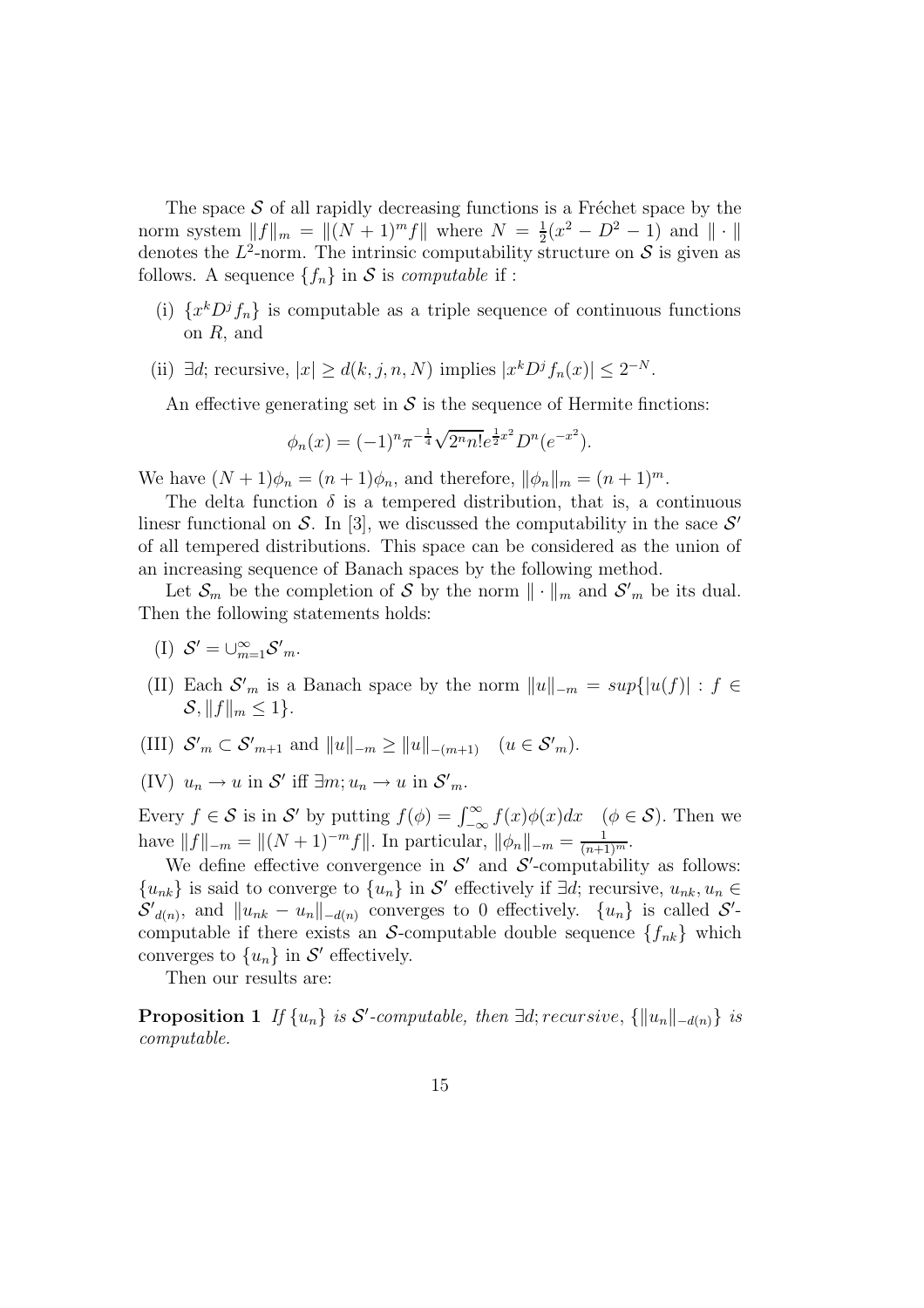**Proposition 2** If  $\{u_n\}$  is S'-computable and  $\{f_n\}$  is S-computable, then  ${u_n(f_m)}$  is computable.

**Proposition 3** If  $\{u_n\}$  is  $S'$ -computable, then  $\{D^j u_n\}$  is  $S'$ -computable.

**Proposition 4** Dirac's delta function  $\delta$  is  $S'$ -computable. The sequence  $\{D^j\delta\}$  is  $\mathcal{S}'$ -computable

#### References.

- [1] Marian B.Pour-El and J. Ian Richards, Computability in Analysis and Physics, Springer-Verlag (1989)
- [2] M. Washihara, Computability and Fréchet spaces, Mathematica Japonica, vol.42 (1995)
- [3] M. Washihara, Computability and tempered distributions, Mathematica Japonica, vol.50 (1999)

#### Upper Bounds on Discrepancy and the Complexity of Integration

HENRYK WOŹNIAKOWSKI Columbia University, USA, and University of Warsaw, Poland

In this talk we consider the classical  $L_2$ - and  $L_{\infty}$ -discrepancy of n points in the d dimensional unit cube. It is well known that the discrepancy measures the worst case error of linear algorithms for multivariate integration over the unit ball of the tensor product Sobolev space with regularity one. The complexity of integration is therefore, roughly, the inverse function of the discrepancy.

We present explicit upper bounds on the discrepancy for the absolute and normalized cases. The main emphasis is on the dependence on d. In particular, we mention a recent result of S. Heinrich, E. Novak, G. Wasilkowski and the author that the  $L_{\infty}$ -discrepancy is bounded by  $C\sqrt{d/n}$  for some absolute constant C.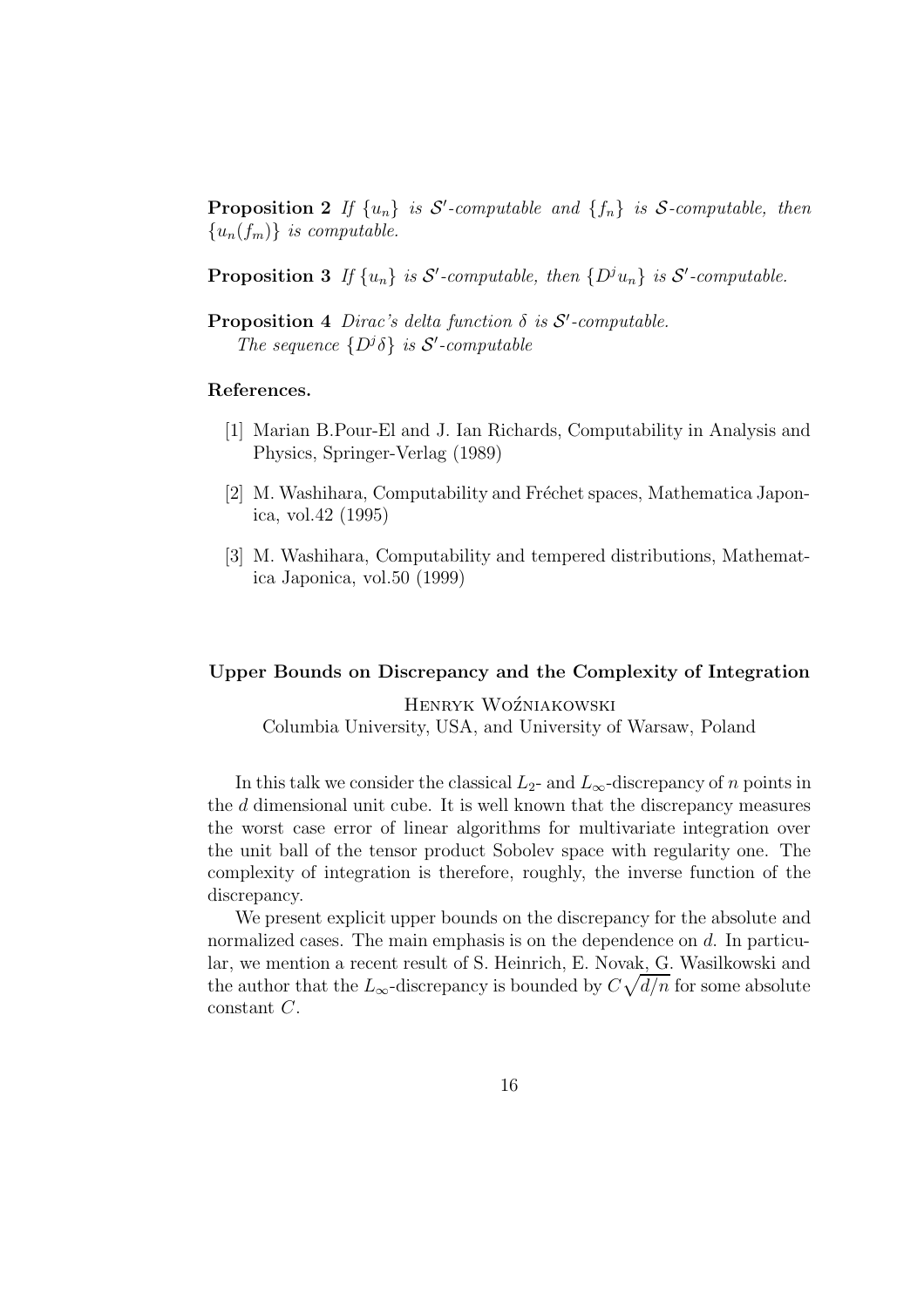# Computability problems of discontinuous functions Functional space approach

Mariko Yasugi Kyoto Sangyo University, Japan

I am to discuss how to view notions of computability for discontinuous functions. I confine myself to real-valued functions from some spaces.

In what follows, I have worked with V. Brattka, T. Mori, Y. Tsujii and M. Washihara.

Our standpoint in studying computability problems in mathematics is doing mathematics. That is, we would like to talk about computable functions and other mathematical objects just as one talks about continuous functions, integrable functions, etc.

In any naive notion of computability of a function (on a compact set), uniform continuity is inherent. On the other hand, one often approximates discontinuous functions, for instance in numerical computations and drawing graphs. Very often such approximations are successful and satisfactory. It is therefore meaningful and important to speculate on computability of discontinuous functions.

According to our standpoint, it is a *mathematical* investigation to formulate computability of discontinuous functions and to find out how it is related to some existing mathematical notions.

One possible method of such investigations is to work in some theories of abstract spaces; for example, functional spaces such as Banach spaces and Frechet spaces, metric spaces, uniform topological spaces. The reason why such a method is effective for the purpose is that an abstract theory of spaces supplies us with a logical framework for mathematics. A functional space is defined axiomatically, and the objects which satisfy such axioms are those that are well-controlled.

For example,  $L^1[0,1]$ -space contains continuous functions, but many more. An object in this space is controlled by the property that it be not too notched so that the "area" can be determined. Computability in such a space means a good (effective) approximation by "naive" computable objects so that the area can be nicely approximated. So, if we place a little bit more restriction on the objects than just integrability, we can characterize computable objects. Pour-El& Richards thus introduced an axiom system which characterizes (sequences of) computable objects in a Banach space. One notices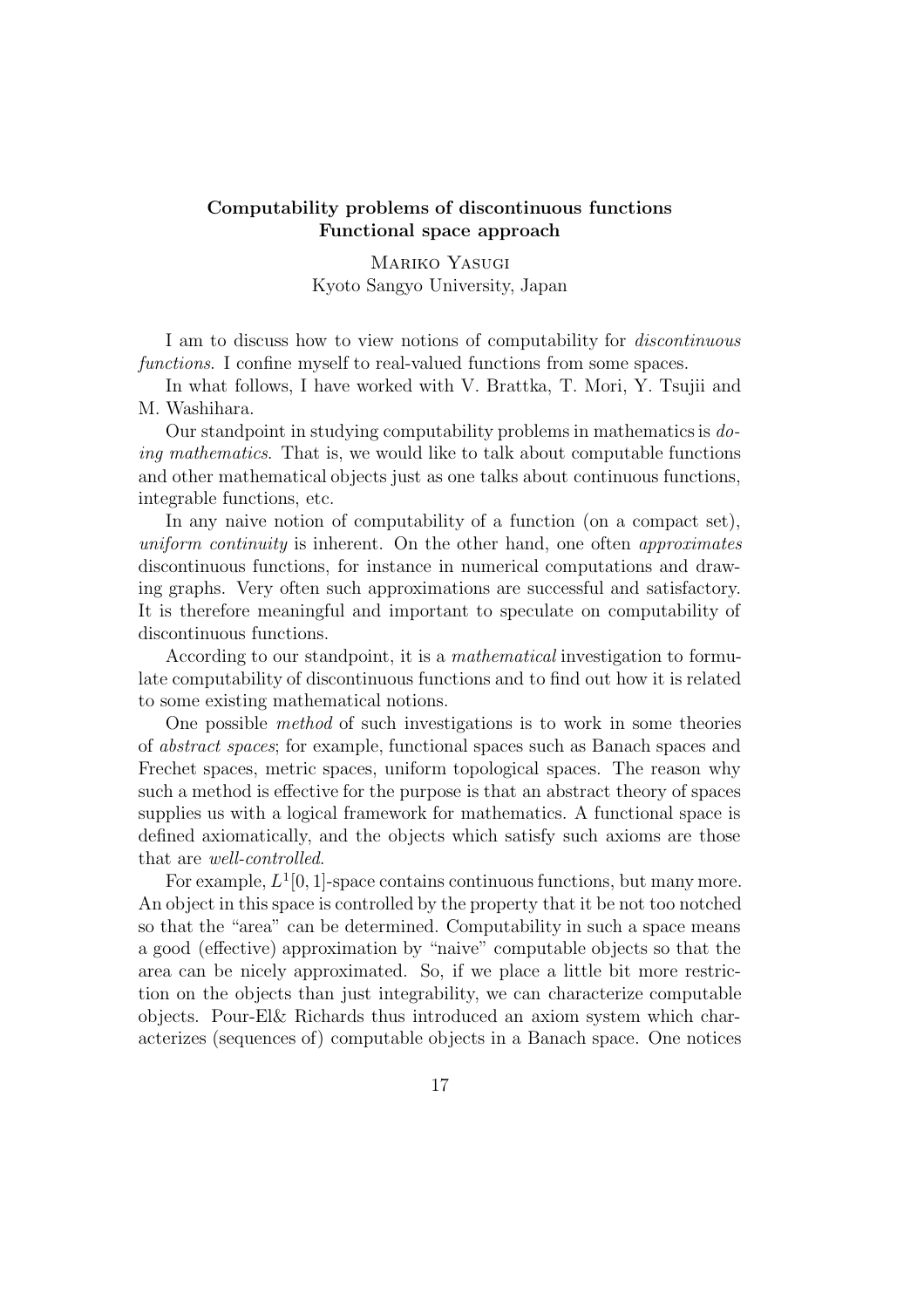that it is the axiom system of a Banach space restricted to "computable" objects. On can extend the same idea to other functional spaces.

The domain of a function needs not be a subset of real numbers. We thus extend our consideration to more general metric spaces. Here too, one can adopt the axiomatic approach.

Metrization of a Banach space preserves computability of the metric, while it has not been settled if a fourth metrization of a Frechet space preserves computability.

Although a uniform topological space with a countable index set is equivalent to a metiric space, we notice that, in defining computability structure, metric itself is not necessary. It is the uniformity of the base system that is used in describing the computability structure.

From such a standpoint, we have investigated comutability structures on abstract spaces as well as computability problems of specific objects.

#### Interpolation functor and computability

Atsushi Yoshikawa

Graduate School of Mathematics, Kyushu University, Japan

For a *compatible* couple of Banach spaces  $X$ ,  $Y$ , Calderón's complex interpolation space  $[\mathbf{X}, \mathbf{Y}]_\theta$  is defined as the image of the evaluation mapping  $f \mapsto f(\theta)$  from an auxiliary space  $\mathcal{F}(\mathbf{X}, \mathbf{Y})$  to the space  $\mathbf{X} + \mathbf{Y}$ .  $\mathcal{F}(\mathbf{X}, \mathbf{Y})$ consists of the *essentially* bounded holomorphic functions  $f = f(z)$  on the strip  $0 < \Re z < 1$ , taking values in **X** and in **Y** on the lines  $\Re z = 0$  and  $\Re z = 1$ , respectively,

Combine this situation with Pour-El's notion of computability in Banach spaces. Assuming each of  $X$  and  $Y$  admits a computability structure, raise these computability structures to the spaces  $\mathcal{C}(\mathbf{X})$  or  $\mathcal{C}(\mathbf{Y})$  of **X**- or **Y**-valued continuous functions on the real line, with good boundary behaviors at infinities.

It is a routine matter to verify that these computable structures induces a computable structure S in the auxiliary space  $\mathcal{F}(\mathbf{X}, \mathbf{Y})$ . Denote by  $\mathcal{S}_{\theta}$  the image of the evaluation mapping  $f \mapsto f(\theta)$  of the computability structure S.

**Theorem** Suppose  $X$  and  $Y$  admit computability structures in the sense of Pour-El and Richards. Let  $\theta$  be computable,  $0 < \theta < 1$ . Then  $[\mathbf{X}, \mathbf{Y}]_{\theta}$ admits a computability structure, in fact,  $S_{\theta}$ .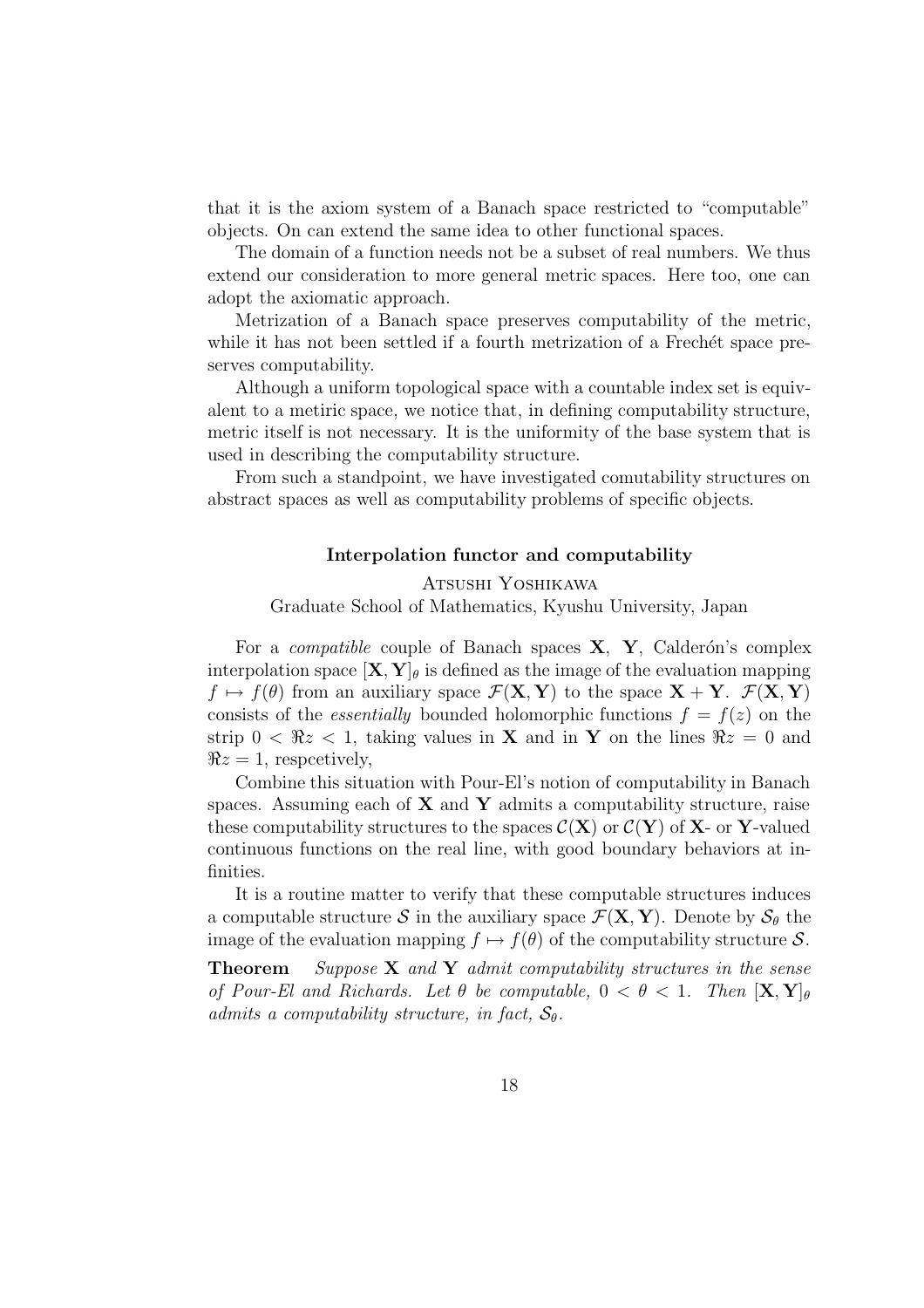#### Weakly Computable Real Number and Closure Properties

Xizhong Zheng FernUniversität Hagen, Germany

A real number x is weakly computable if there is a computable sequence  $(x_n)_{n\in\mathcal{N}}$  of rational numbers which converges to x weakly effectively, namely  $\lim_{n\to\infty} x_n = x$  and  $\sum_{n=0}^{\infty} |x_n - x_{n+1}|$  is finite. It is shown by Weihrauch and Zheng that the class of weakly computable real numbers is closed under the arithmetical operations. Here we show that this class is not closed under the "effective limits" and the computable real functions. The key step to prove these result is that we can construct a non- $\omega$ -r.e. set A such that  $x_A := \sum_{i \in A} 2^{-i}$  is weakly computable and that there is a computable real function which maps such  $x_A$  to  $x_{2A}$  while the later is not weakly computable any more by a result of Klaus Ambos . These results are also extended to a larger class of  $\omega$ -weakly computable real numbers.

#### Computability Theory of Generalized Functions

Ning Zhong Clermont College of the University of Cincinnati, Batavia, USA (joint work with Klaus Weihrauch)

We propose a computability theory for generalized functions. While for countable sets there is a single computability theory (ordinary recursion theory); for real functions and other functions from analysis there are several mutually non-equivalent computability concepts (e.g., Bishop and Bridges, Blum, Shub and Smale, Grzegorczyk, Ko, Pour-El and Richards, Traub, Wasilkowski and Wozniakowski, Kreitz and Weihrauch, et cetera). One of these concepts is based on Turing's definition of computable real numbers and Grzegorczyk's definition of computable real functions. Along this line there are several different but consistent approaches (e.g., Edalat, Ko, Pour-El and Richards, Weihrauch, et cetera). We extend two of these models, the effective approximation approach (Pour-El and Richards) and the representation approach (Weihrauch), to test functions and generalized functions, Schwartz functions and tempered distributions, and distributions with compact support. While the first one, given in familiar analytic terms, provides